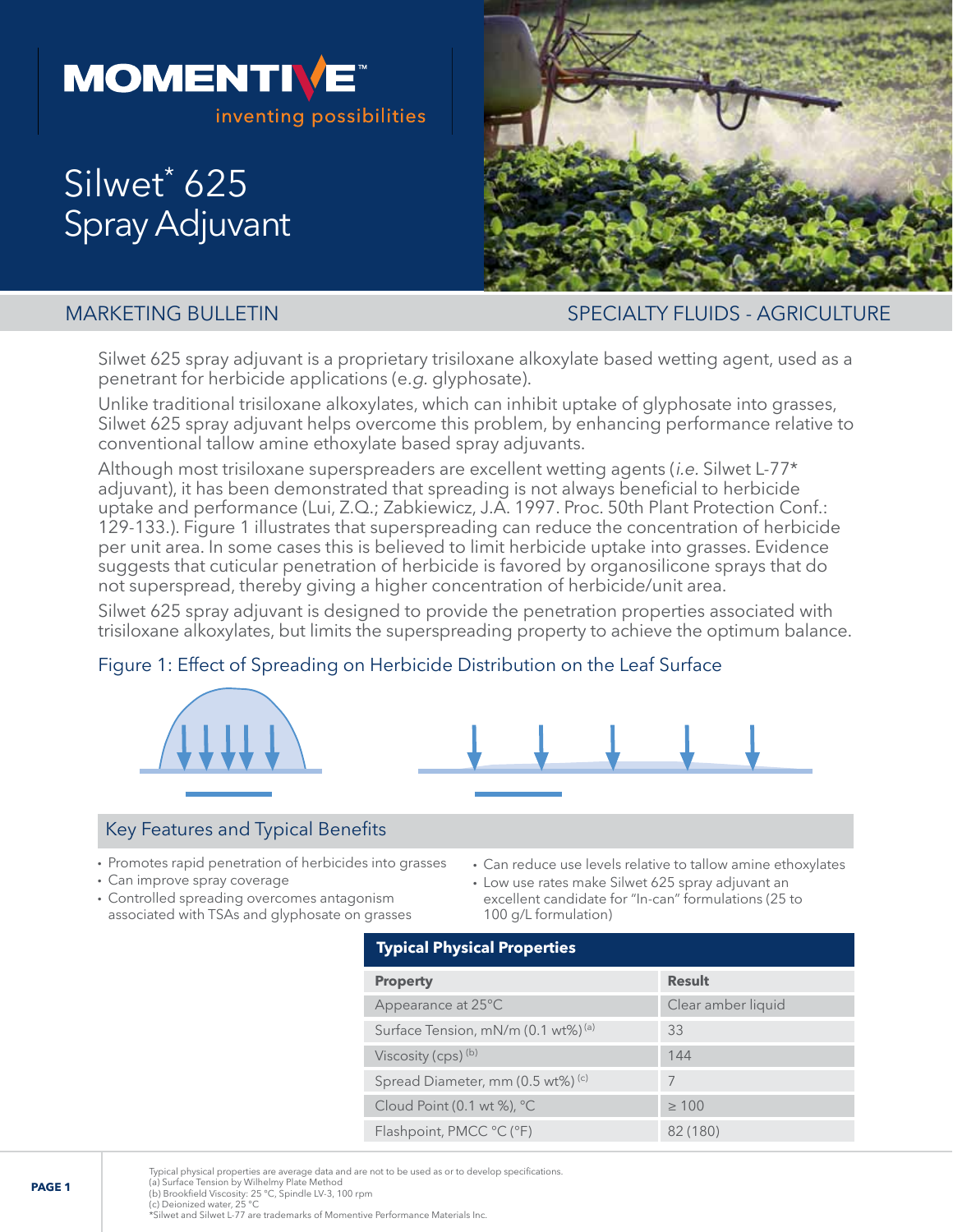As a result of the unique composition of Silwet 625 spray adjuvant, improved efficacy may be achieved at use levels up to 4 times less than a conventional tallow amine ethoxylate. Figure 2 demonstrates that Silwet 625 spray adjuvant is an effective adjuvant for glyphosate in controlling barnyardgrass (Echinochloa crus-galli) relative to a trisiloxane alkoxylate superspreader (Silwet L-77\* adjuvant), and a tallow amine ethoxylate containing 15 EO units.





Note: Test data. Actual results may vary.

# Potential Applications

#### **In Agrochemical Formulations**

Silwet 625 spray adjuvant may be used as a component in agrochemical formulations. Although organosilicone surfactants are subject to hydrolysis under acidic or basic conditions, optimum performance is achieved by buffering the formulation to pH 6.0 - 7.5. Additionally, it is recommended that Silwet 625 spray adjuvant be used at a concentration of at least 0.025% based on the final spray dilution. Depending on the overall use rate of the herbicide formulation, this will translate into a contained rate of 25 to 100 g Silwet 625 spray adjuvant/L formulation.

#### **As A Tank Mix Adjuvant**

Silwet 625 spray adjuvant, when used as a tank-side adjuvant may improve herbicide performance. Silwet 625 spray adjuvant is most effective as a tank-side adjuvant when spray mixtures are:

1) within a pH range of 5-8, and

2) used within 24 hours of preparation.

Typically Silwet 625 spray adjuvant is used at 0.025% to 0.1% in the spray tank.

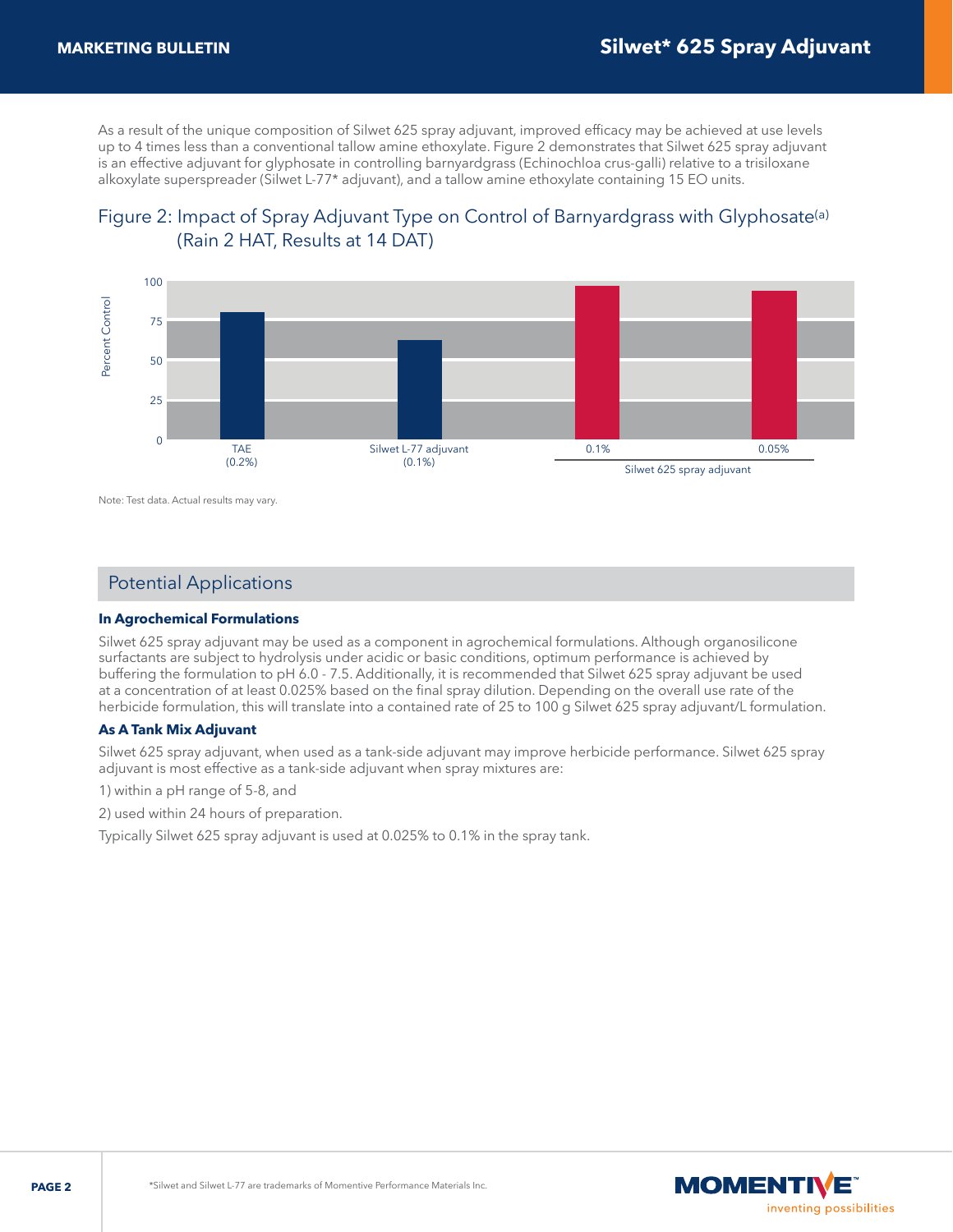# Patent Status

Technical subject matter in this publication is described and protected by one or more of the following U.S. Patents and their foreign counterpart patents and/or patent applications: U.S. Patent No. 5,104,647. Other U.S. and foreign patents and/or patent applications not listed covering the subject matter may be relevant.

Nothing contained herein shall be construed to imply the nonexistence of any relevant patents or to constitute the permission, inducement or recommendation to practice any invention covered by any patent, without authority from the owner of the patent.

# Limitations

Customers must evaluate Momentive Performance Materials products and make their own determination as to fitness of use in their particular applications.

# Product Safety, Handling and Storage

Customers should review the latest Safety Data Sheet (SDS) and label for product safety information, safe handling instructions, personal protective equipment if necessary, emergency service contact information, and any special storage conditions required for safety. Momentive Performance Materials (MPM) maintains an around-the-clock emergency service for its products. SDS are available at www.momentive.com or, upon request, from any MPM representative.

For product storage and handling procedures to maintain the product quality within our stated specifications, please review Certificates of Analysis, which are available in the Order Center. Use of other materials in conjunction with MPM products (for example, primers) may require additional precautions. Please review and follow the safety information provided by the manufacturer of such other materials.